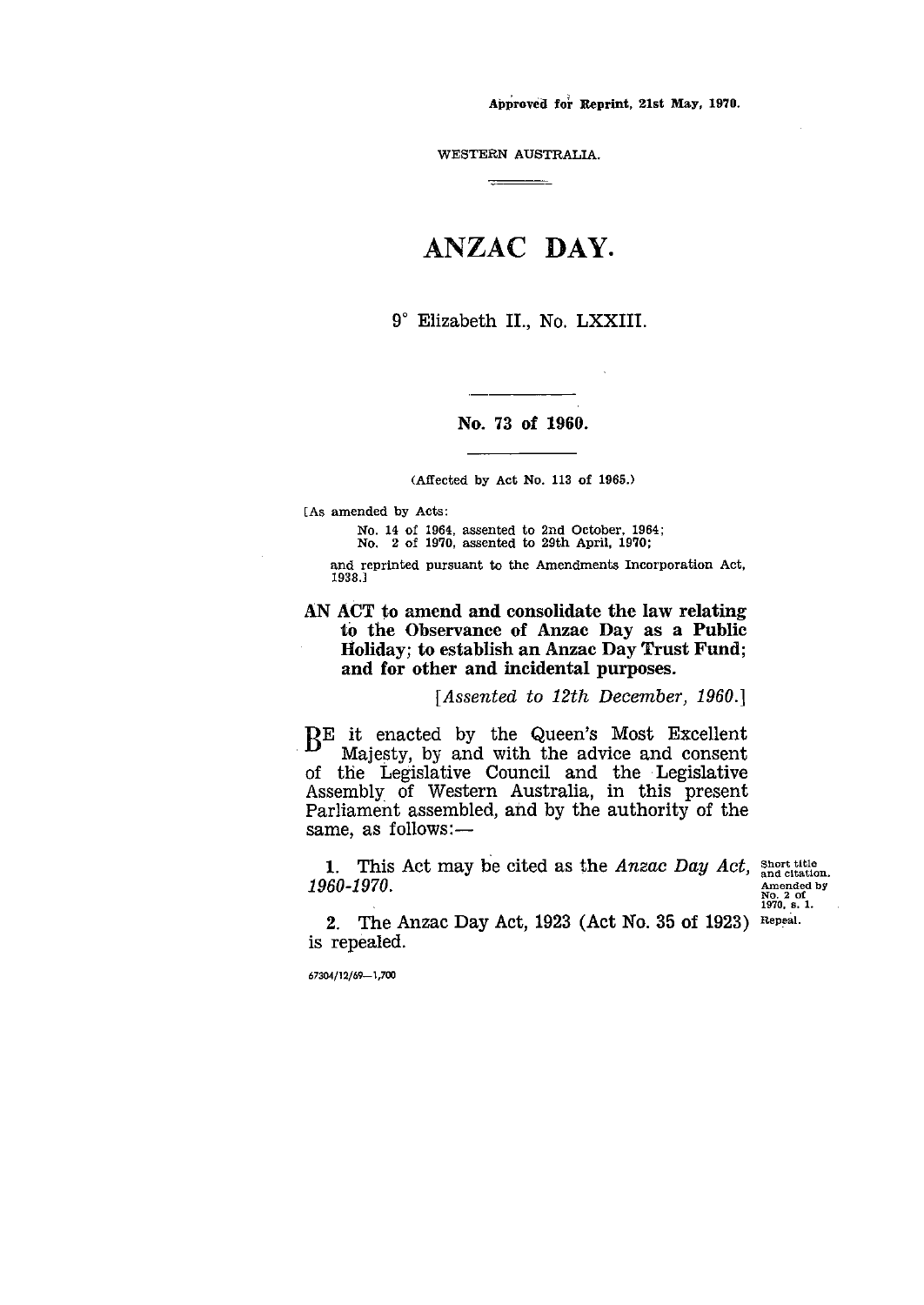Interpretation. Amended by No. 14 of 1909, 8. 2.

2<br>
Interpre-<br>
Interpre-<br>
Amended by<br>
Amended by<br>
Anx and this Act 3. In this Act

- "Anzac Day" means the twenty-fifth day of April in each year;
- "race meeting" means a meeting of persons for the purpose of holding or conducting horse racing or trotting racing;
- "racing club" means any club, company, association or body of persons, whether incorporated or otherwise, formed for the purpose of promoting horse racing or trotting facing;
- "sports" means motor car races, motor cycle races, bicycle races, or foot races, or cricket matches, football matches, soccer matches, hockey matches, or baseball matches, or any other game, exercise, pastime or contest of a kind usually held, conducted, carried on, contested or decided on a ground, which are held in any building or on any ground to which persons are admitted on payment of a fee or charge for admission, or are. admitted without payment of any such fee or charge but prior to or during the holding of the sports or after their conclusion a donation is sought from the persons attending those sports by or on behalf of the person, club, association or body holding the same; but does not include horse races or trotting races;
- "Trust" means the body corporate constituted under this Act as The Anzac Day Trust;
- "Trustee" means a. person occupying the office of Trustee of the Trust, including the office of chairman.

meetings on Anzac Day. Amended by No. /13 of 1965, s. 8.

4. (1) No license shall be granted under the Racing Restriction Act, 1917, for any race meeting to be held on Anzac Day before the hour of one o'clock in the afternoon, and any license granted contrary to this section shall be void.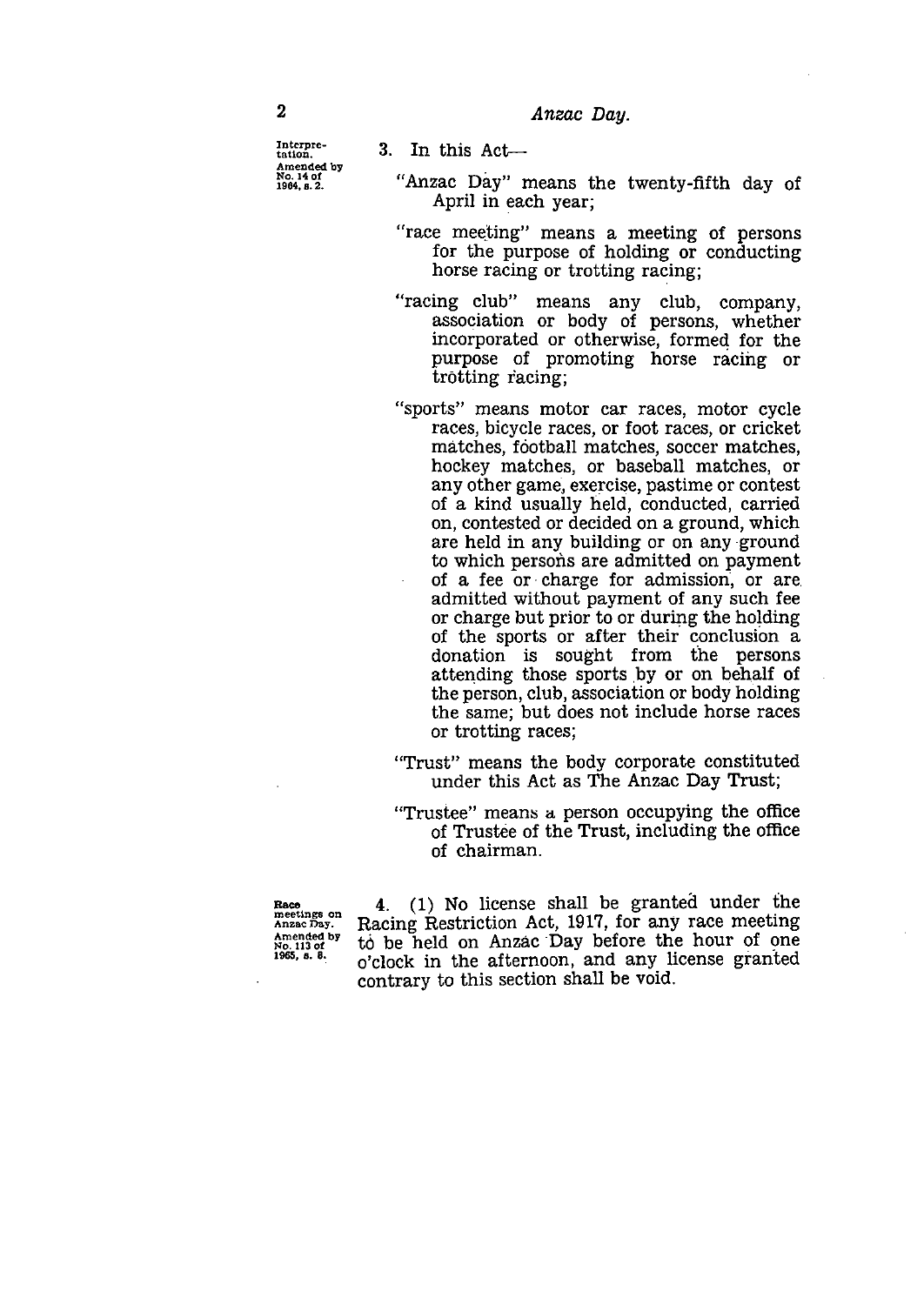*Anzac Day.*<br>
<sup>3</sup><br>
lawful for any person or racing<br>
uct any race meeting on Anzac (2) It shall be unlawful for any person or racing `club to hold or conduct any race meeting on Anzac Day if that race meeting commences before the hour of one o'clock in the afternoon of that day.

(3) Notwithstanding anything in this section, no race meeting shall be held on an Anzac Day which is a Sunday.

(4) If any race meeting is held on Anzac Day in any year in contravention of the provisions of this section, the person or racing club by or on behalf of whom or which the race meeting was held, and each member of the managing body or committee of that racing club, commits an offence and is liable to a penalty not exceeding four hundred dollars.

(5) Any race meeting held on Anzac Day shall be included in, and not be in addition to, the number of race meetings permitted to be held under the provisions of section two, or, as the case may be, section three, of the Racing Restriction Act, 1917.

5. (1) The person or racing club by or on behalf  $\frac{1}{6}$  or  $\frac{1}{6}$ of whom or which a race meeting is held or  $\frac{m \cdot \text{c}}{A n \cdot \text{z}}$ of whom or which a race meeting is held or  $\frac{\text{mectings on}}{\text{Area}}$  conducted on Anzac Day shall within one month  $\frac{\text{top size}}{\text{true}}$ . after that race meeting is held or conducted—

**by No. 14 of 1964 ,** A **3 of 1965. B. 8.**

- (a) furnish to the Trust a return in the prescribed form setting out details of all moneys received and expenditure incurred in relation to the holding or conducting of that race meeting and the return shall be verified by a statutory declaration made by that person or by the secretary or treasurer of that racing club; and
- (b) pay to the Trust-
	- (i) in the case of a race meeting held in the metropolitan area, the whole of' the net proceeds derived from that race meeting; or
	- (ii) in the case of a race meeting held outside the metropolitan area, sixty per centum of the net proceeds derived from that race meeting.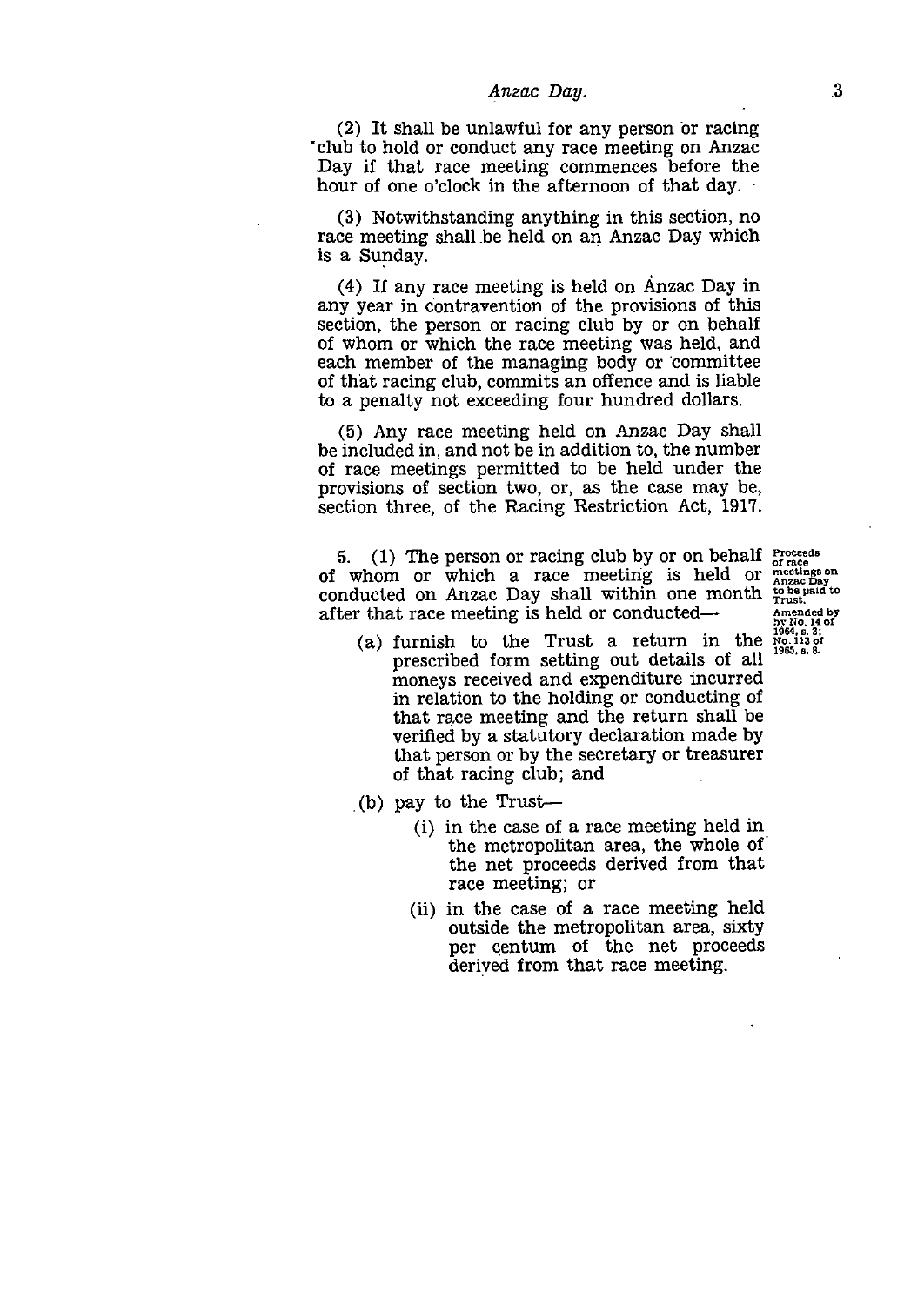## <sup>4</sup> *Anzac Day.'*

(2) If the person or racing club by or on behalf of whom or which a race meeting is held on Anzac Day fails to furnish the return required Under the provisions of subsection (1) of this section, or to pay to the Trust the net proceeds derived from the race meeting in accordance with that subsection, that person Or racing club, arid each member of the managing body or committee of that racing club, commits an offence and is liable to a penalty not exceeding four hundred dollars.

(3) For the purposes of this section the term, "metropolitan area" has the same meaning as that term has, for the time being in the Racing Restriction Act, 1917.

**Sports on Anzac Day. Amended by No. 113 of 1965. s. 8.** 6. (1) Notwithstanding anything in any Act or in any regulation or by-law, no sports shall be held on Anzac Day in any year except in compliance with the provisions of this section.

> (2) No race, match,. game, exercise, pastime, contest or other event at any sports held on Anzac Day shall commence before the hour of one o'clock in the afternoon.

> (3) Nothing in this section shall affect the operation of any Act or law relating to Sunday, but otherwise this section shall have effect notwithstanding anything in any Act, regulation or by-law.

> (4) If any sports are held on Anzac Day in any year in contravention of this section, the person, club, association or body by or on behalf of whom or which those sports were so held, and each member of the managing body or committee of that club, association or body, commits an offence and is liable to a penalty not exceeding four hundred dollars.

**Proceeds of sports on Anzac Day to be paid to Trust. Amended by No. 113 of .1965. s. 8.**

7. (1) The person, club, association or body by or on behalf of whom or which any sports are held on Anzac Day shall within one month after the holding of the sports-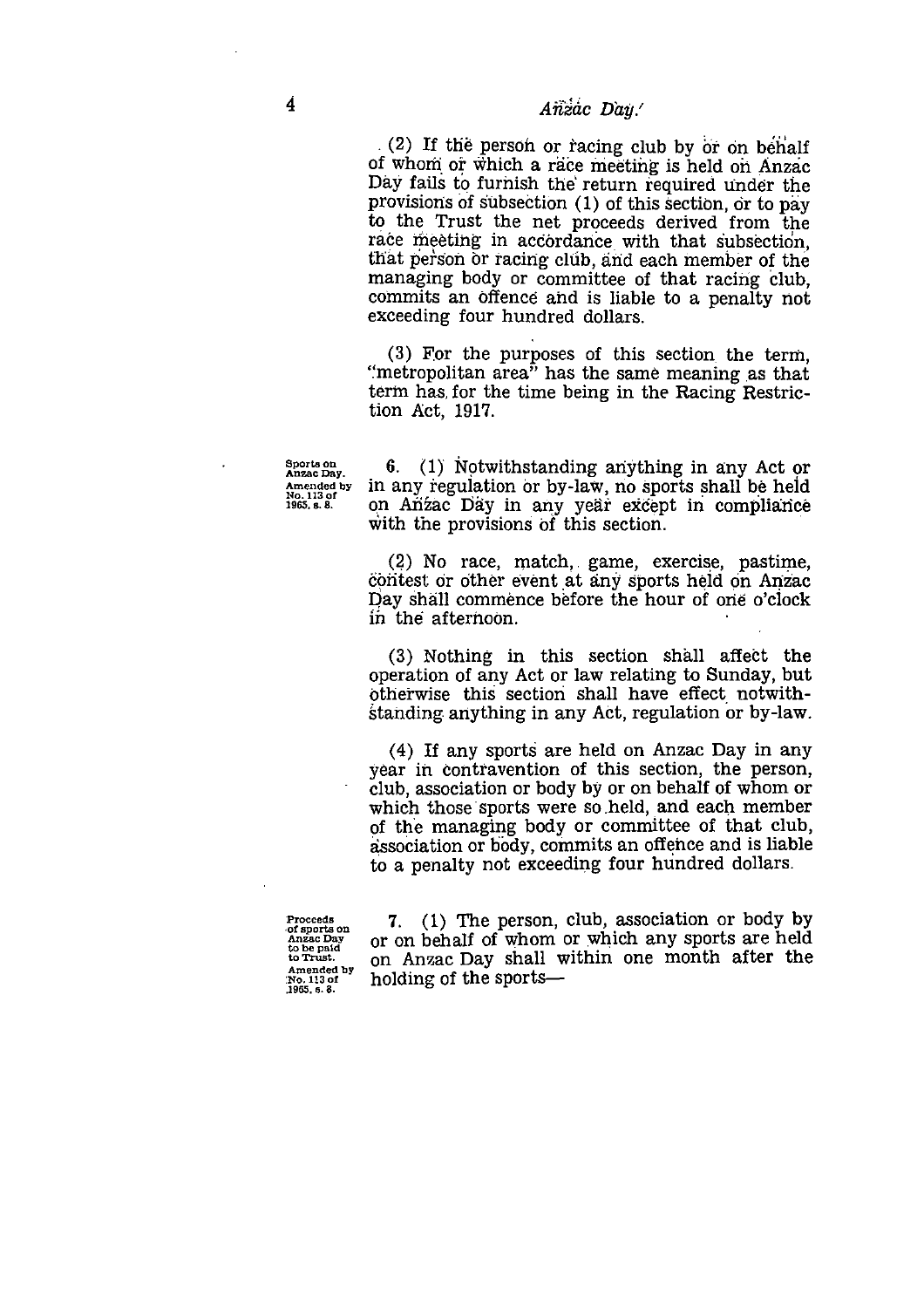- *Anzac Day.*<br> **5**<br>
the Trust a return in the<br>
form setting out details of all<br>
sime and and any diture incurred (a) furnish to the Trust a return in the prescribed form setting out details of all moneys received and expenditure incurred in relation to the holding of those sports, and the return shall be verified by a statutory declaration made by that person or by the secretary, treasurer or other responsible official of that club, association or body; and
- (b) pay to the Trust sixty per centum of the net proceeds derived from the holding of those sports.

(2) If the person, club, association or body by or on behalf of whom or which sports are held on Anzac Day fails to furnish the return required under subsection (1) of this section, or to pay to the Trust the net proceeds derived from the holding of those sports in accordance with that subsection, that person, club, association or body, and each member of its managing body or committee, commits an offence and is liable to a penalty not exceeding four hundred dollars, but no such member is liable if it is shown that such failure occurred without his knowledge or approval.

8. The Licensing Act, 1911, is amended, and as  $\frac{\text{Licensing}}{\text{Act, 1911}}$ 8. The Licensing Act, 1911, is americal and as  $\frac{\chi_{\text{c}}}{\chi_{\text{c}}(1911)}$ , so amended may be cited in accordance with the <sup>amended.</sup> provisions of the Schedule to this Act.

9. The Betting Control Act, 1954, is amended by Betting Control<br>hetituting for the words "Anzac Day and Sunday" Act, 1954, substituting for the words, "Anzac Day and Sunday" in lines eight and nine of subsection (4) of section thirteen of that Act the passage, "or on any Sunday, or before the hour of one o'clock in the afternoon on Anzac Day". amended. 9. The Betting Con<br>substituting for the would in lines eight and nine<br>thirteen of that Act the<br>or before the hour of<br>on Anzac Day".<br> $10.$  (1) There shall<br>the Treasury a fund to l<br>Fund, which Fund sha<br>be administered by th

10. (1) There shall be established and opened in  $\frac{\text{Estability}}{\text{ment of}}$ the Treasury a fund to be called the Anzac Day Trust  $\frac{p_{\text{max}}}{p_{\text{max}}p_{\text{end}}}$ Fund, which Fund shall, subject to the Treasurer,  $_{\text{No. 14 of}}^{\text{Amented d b}}$ be administered by the Trust constituted under the  $^{1964}$ , s. 43;<br>be administered by the Trust constituted under the  $^{1964}$ , s. 43;

1970, s. 2.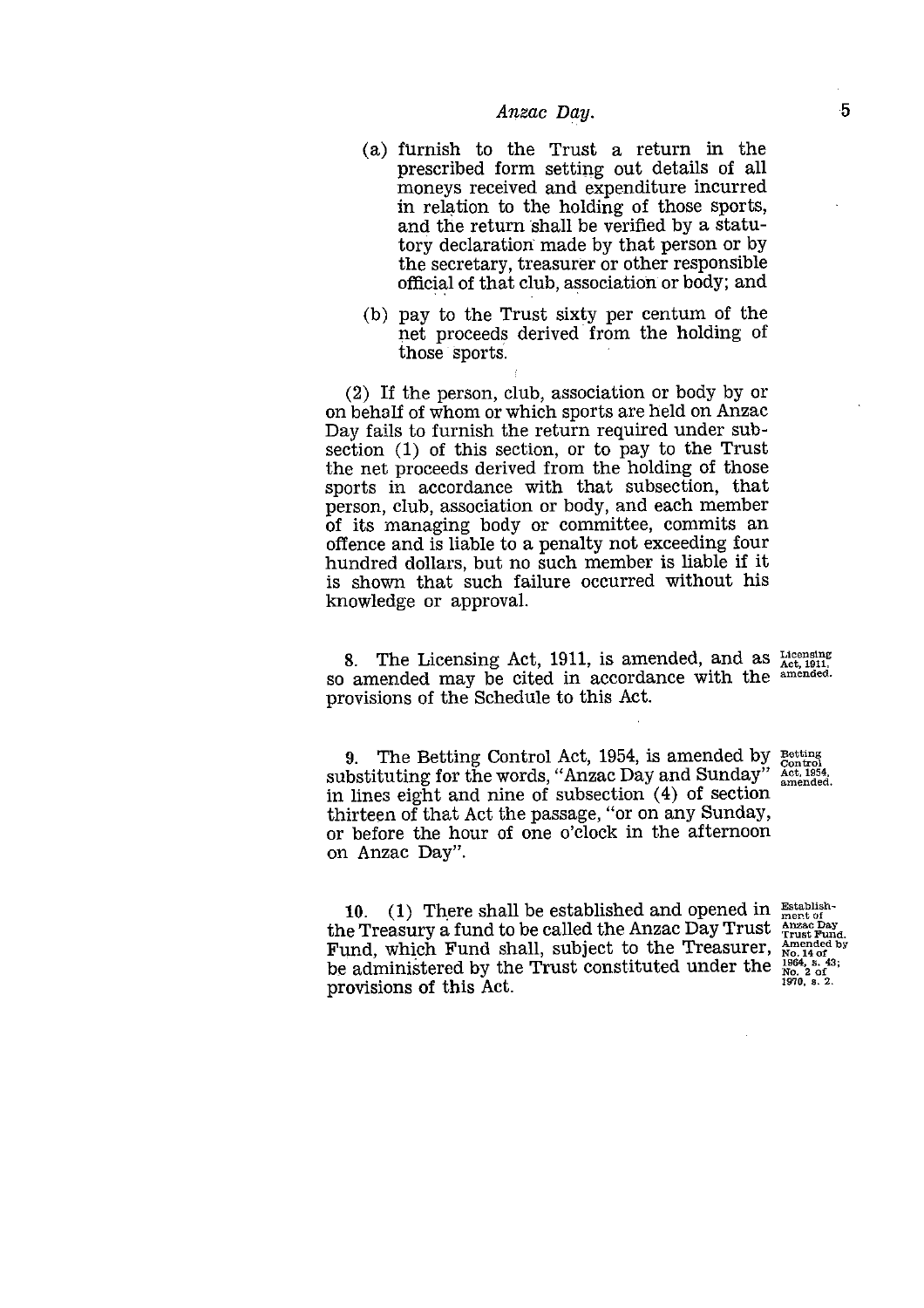6<br>
Anzac Day.<br>
(2) There shall be paid into credit of the Fund— (2) There shall be paid into the Treasury to the credit of the Fund

- (a) all fees paid for occasional licenses authorising the sale or disposal of liquor on Anzac Day granted under the provisions of subsection  $(2)$  of section forty-four, or subsection (2a) of section two hundred and five, of the Licensing Act, 1911;
- (b) all moneys paid to the Trust pursuant to the provisions of section five of this Act;
- (c) all moneys paid to the Trust pursuant to the provisions of section seven of this Act; and
- (d) all donations, devises and bequests made to the Trust.

(3) The moneys standing to the credit of the Fund shall be charged with the cost of administering this Act, and subject thereto shall be distributed each year by the Trust, with the approval and consent of the Treasurer, for the purposes of the preservation, alteration and improvement of existing homes and the erection and construction of new homes for aged ex-servicemen and ex-servicewomen and their maintenance in such homes and of the welfare of widows and children of deceased ex-servicemen, and among institutions, organisations and associations the object or one of the objects of which is the financial assistance and relief, or the amelioration of conditions, of persons

- (a) who were members of the naval, military or air forces of Her Majesty or of the Commonwealth; or
- (b) now resident in the State who were members of any naval, military or air forces of any foreign power allied or associated with Her Majesty or with the Commonwealth,

during any war in which Her Majesty or the Commonwealth was or is engaged or during any period while they were outside Australia and they were, or the body, contingent or detachment of the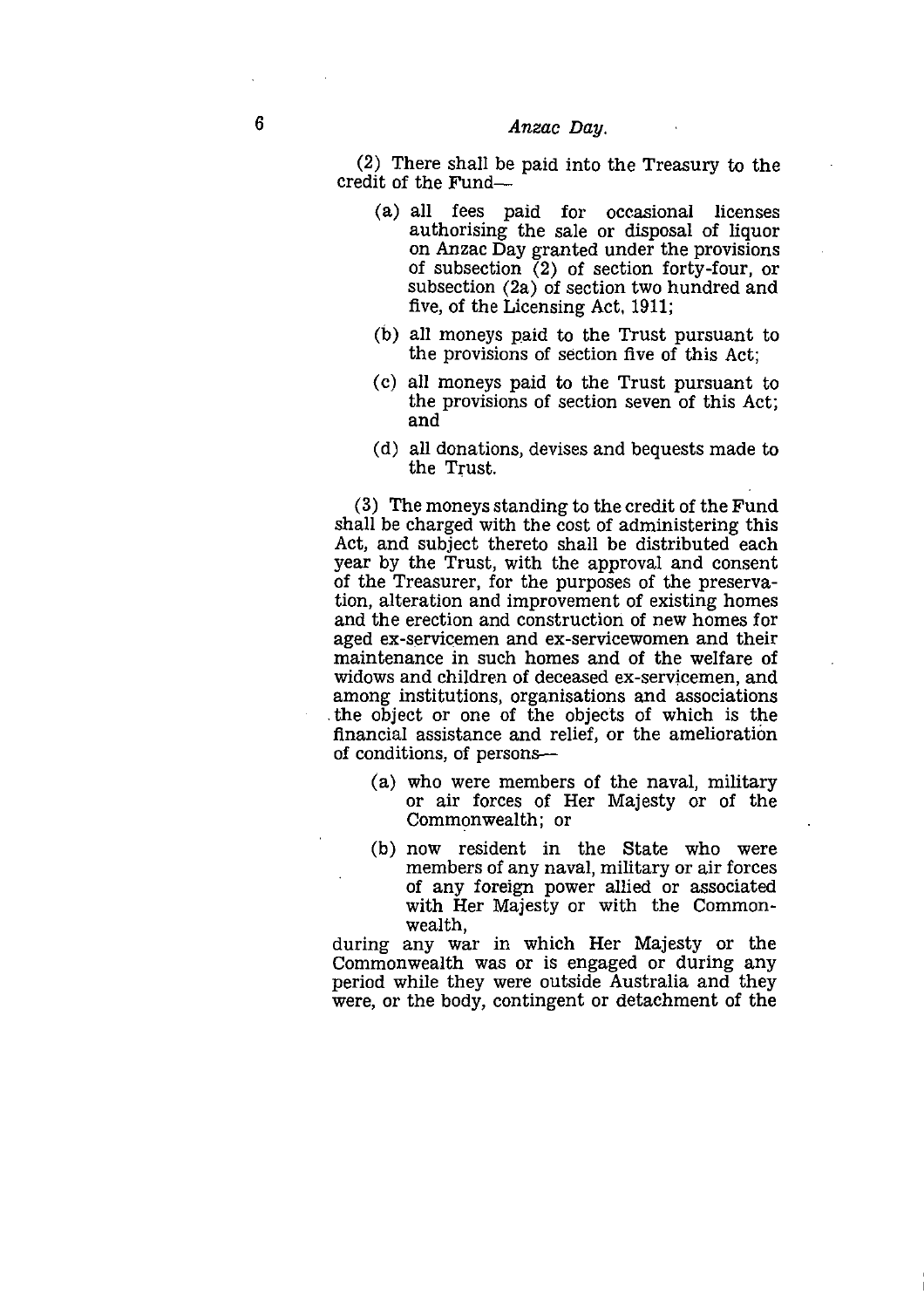# *Anzac Day. 7*

naval, military or air forces of which they were members or to which they were attached was, allotted for duty in a prescribed special area, or of the dependants of any such persons.

(4) Nothing in this section shall entitle, or be deemed to entitle, any Trustee to any remuneration, allowance or expenses in respect of the exercise by him of his functions and duties under this Act.

11. (1) For the purposes of this Act a Trust is  $\frac{\text{The Anzac}}{\text{Day Tututed}}$ constituted under the name of "The Anzac Day Trust."

Amended by No. 14 of 1964, s. 5.

(2) The Trust shall consist of four Trustees (including the chairman) to be appointed from time to time by the Governor.

(3) Of the four Trustees

- (a) one shall be a person nominated by the Treasurer as the representative of the Treasury and he shall be chairman;
- (b) one shall be a person nominated in accordance with the provisions of subsection (4) of this section by the Treasurer as the representative of The Returned Sailors', Soldiers' & Airmen's Imperial League of Australia, W.A. Branch, Incorporated;
- (c) one shall be a person nominated in accordance with the provisions of subsection (4) of this section by the Treasurer as the representative of Perth Legacy Incorporated; and
- (d) one shall be a person nominated in accordance with the provisions of subsection (5) of this section by the Treasurer as the representative of those societies, bodies or associations of ex-servicemen or ex-servicewomen or the dependants of either, which are the holders of licenses under the provisions of the Charitable Collections Act, 1946.

(4) (a) Where the Treasurer intends to nominate a Trustee mentioned in paragraph (b) or in paragraph (c) of subsection (3) of this section, he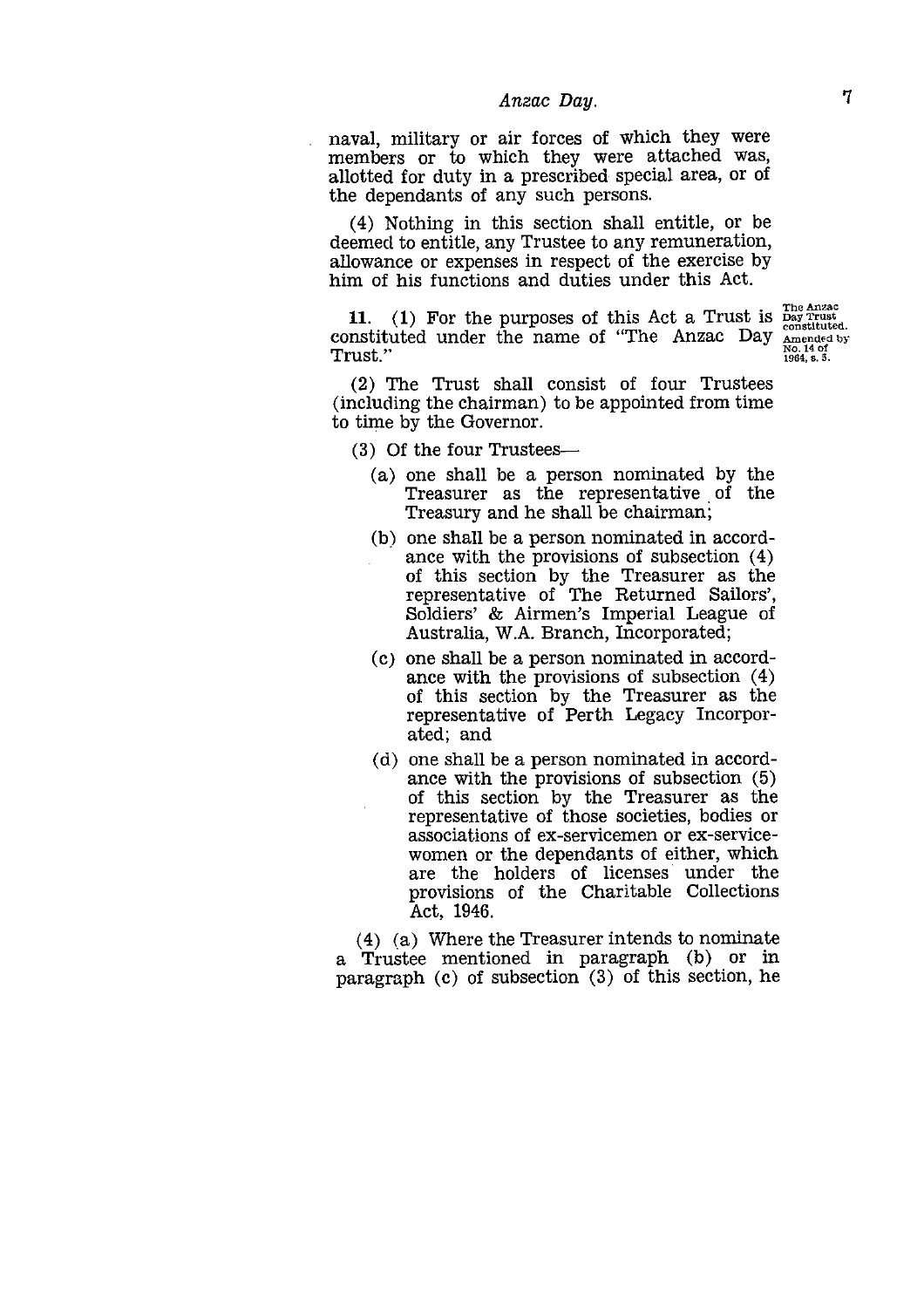shall before making the nomination give written notice of that intention—

- (i) in the case of the Trustee mentioned in that paragraph (b), to the State President of the body referred to in that paragraph;
	- or
- (ii) in the case of the Trustee mentioned in that paragraph (c), to the President of the body referred to in that paragraph.

(b) If within one month of the giving of the notice referred to in this section the State President, or, as the case may be, the President, of the body to whom that notice is given submits to the Treasurer a panel of the names of three persons eligible to hold the office of Trustee as the representative of that body, the Treasurer shall nominate for that office one of the three persons whose names are so submitted.

(c) ' If at the expiration of the period of one month, or such extension of that period as he thinks fit and is hereby authorised to grant, the Treasurer has not received the panel required to be submitted under this subsection, or has received the panel but none of the persons named is eligible to hold office as a Trustee, the Treasurer shall nominate such person as he thinks fit.

(5) (a) Where the Treasurer intends to nominate a Trustee mentioned in paragraph (d) of subsection (3) of this section, he shall before making the nomination give written notice of that intention to the President of each of the bodies referred to in that paragraph.

(b) If within one month of the giving of the notice referred to in this section, the President of each body to whom that notice is given submits to the Treasurer the name of a person eligible to hold the office of Trustee, the Treasurer shall nominate for the office of Trustee as the representative of the bodies referred to in paragraph (d) of subsection (3) of this section one of the persons whose names are so submitted.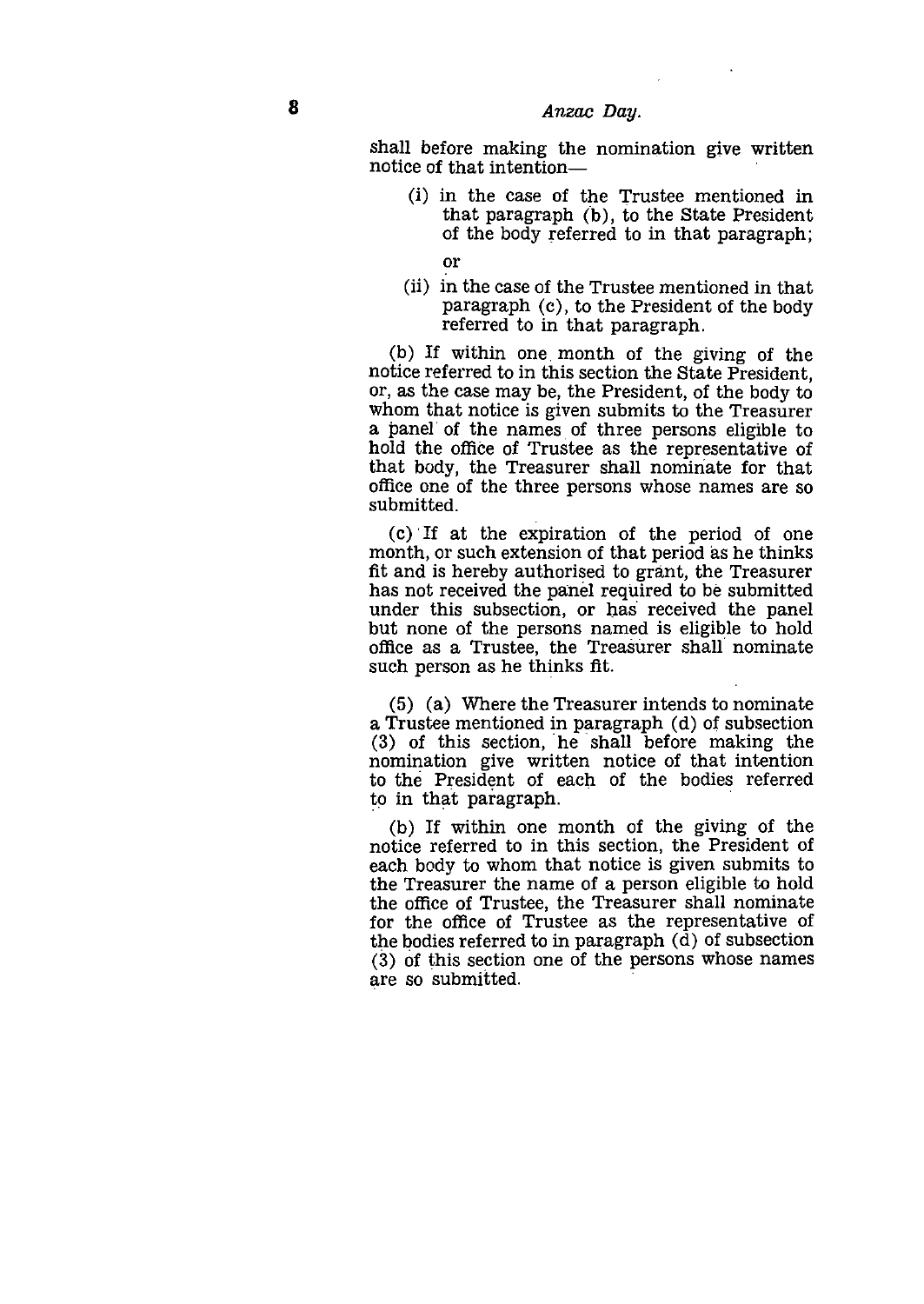*Anzac Day.*<br>
piration of the period of one<br>
parameterial as he thinks<br>
phoriced to graph the Treesures (c) If at the expiration of the period of one month, or such extension of that period as he thinks fit and is hereby authorised to grant, the Treasurer has not received the names required to be submitted under this subsection, or has received the names but none of the persons named is eligible to hold office as a Trustee, the Treasurer shall nominate such person as he thinks fit.

(6) Any three Trustees shall form a quorum.

12. The Trust is a body corporate with perpetual Trust to be<br>a body<br>corporate. succession and a common seal, and is capable of suing and being sued in its corporate name, and of doing and permitting all acts and things required by this Act to be done by the Trust or which are necessary or convenient to be done by the Trust for the purpose of carrying out its powers and functions under this Act.

13. A person is not eligible for appointment and Frustees. shall not be appointed to or hold office as a Trustee

- (a) if he is bankrupt;
- (b) if within six years he has as a bankrupt debtor taken advantage of protection or relief under any law for the protection of bankrupt debtors;
- (c) if through mental or physical infirmity or illness he would, if appointed, be unable satisfactorily to carry out the duties of office;
- (d) if he has been convicted of an indictable offence, or other offence which in the opinion of the Governor is of so serious a nature as to render him unsuitable for appointment.

14. (1) Subject to this Act every Trustee shall  $T_{\text{center of}}^{\text{re})(\text{inter of}}$ hold office for a period of three years from the date Trustees. of his appointment, unless he dies, resigns or is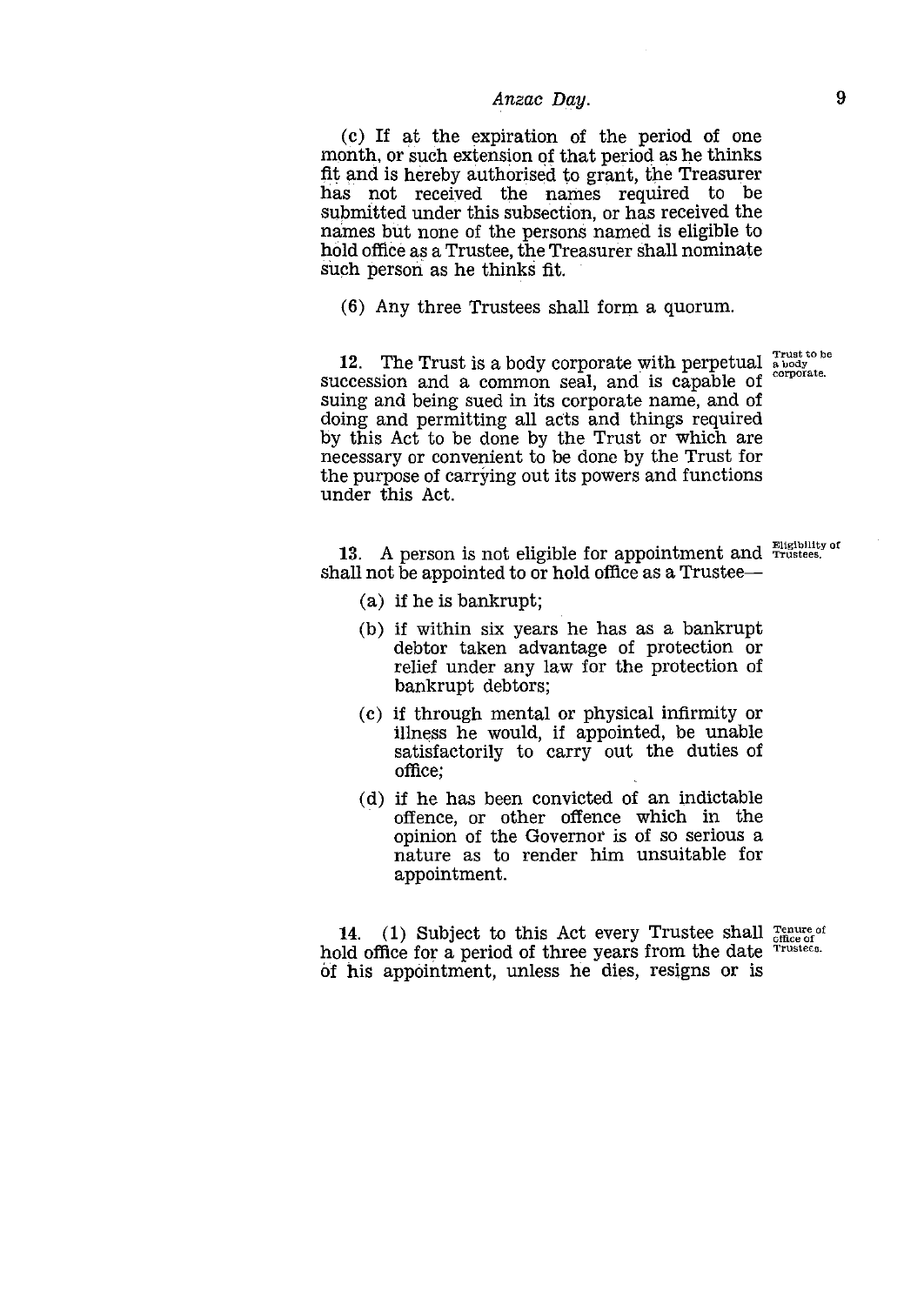10 *Anzac Day.*<br>
removed from office, in any<br>
successor shall be appointed by removed from office, in any of which events a successor shall be appointed by the Governor for the unexpired period of the term of office of the Trustee who has died, resigned or been removed from office.

> (2) The Governor may at any time accept the resignation of any Trustee and may remove any Trustee from office who becomes bankrupt or commits an indictable offence, or has, in the opinion. of the Governor, become unfit or unsuitable to continue as a Trustee because of mental or physical infirmity or illness, or of neglect of duty as a Trustee, or of misbehaviour whether in his capacity as a Trustee or otherwise.

14A. Any moneys payable to the Trust pursuant to the provisions of this Act, as well as the costs of proceedings for the recovery of those moneys, may be sued for and recovered by action at the suit of the Trust in a court of competent jurisdiction, and any such action may be taken without prejudicing the liability of any person, racing or other club, association or body to penalty under this Act.

Annual report.

Recovery of proceeds. .<br>Added by No. 14 of 1964, s. 6.

> 15. The Trust shall prepare an annual report of its proceedings and operations during the preceding year which report shall be laid by the Treasurer before both Houses of Parliament as soon as practicable in each year.

16. Every notice, order, summons or other document requiring authentication by the Trust shall be sufficiently authenticated without the seal of the Trust if signed by the chairman.

17. (1) The Governor may make any regulations not inconsistent with the provisions of this Act which may be necessary or convenient for carrying this Act into operation, or for facilitating the operation of this Act and of the Trust thereunder.

(la) Without limiting the generality of subsection (1) of this section the regulations may prescribe that a specified area outside Australia *is,* for the purposes of this Act, a special area on and after a specified date, or between specified dates,

Authentication of documents.

Regulations. Amended by No. 113 of 1965, 8. No. 2 of 1970, s. 3.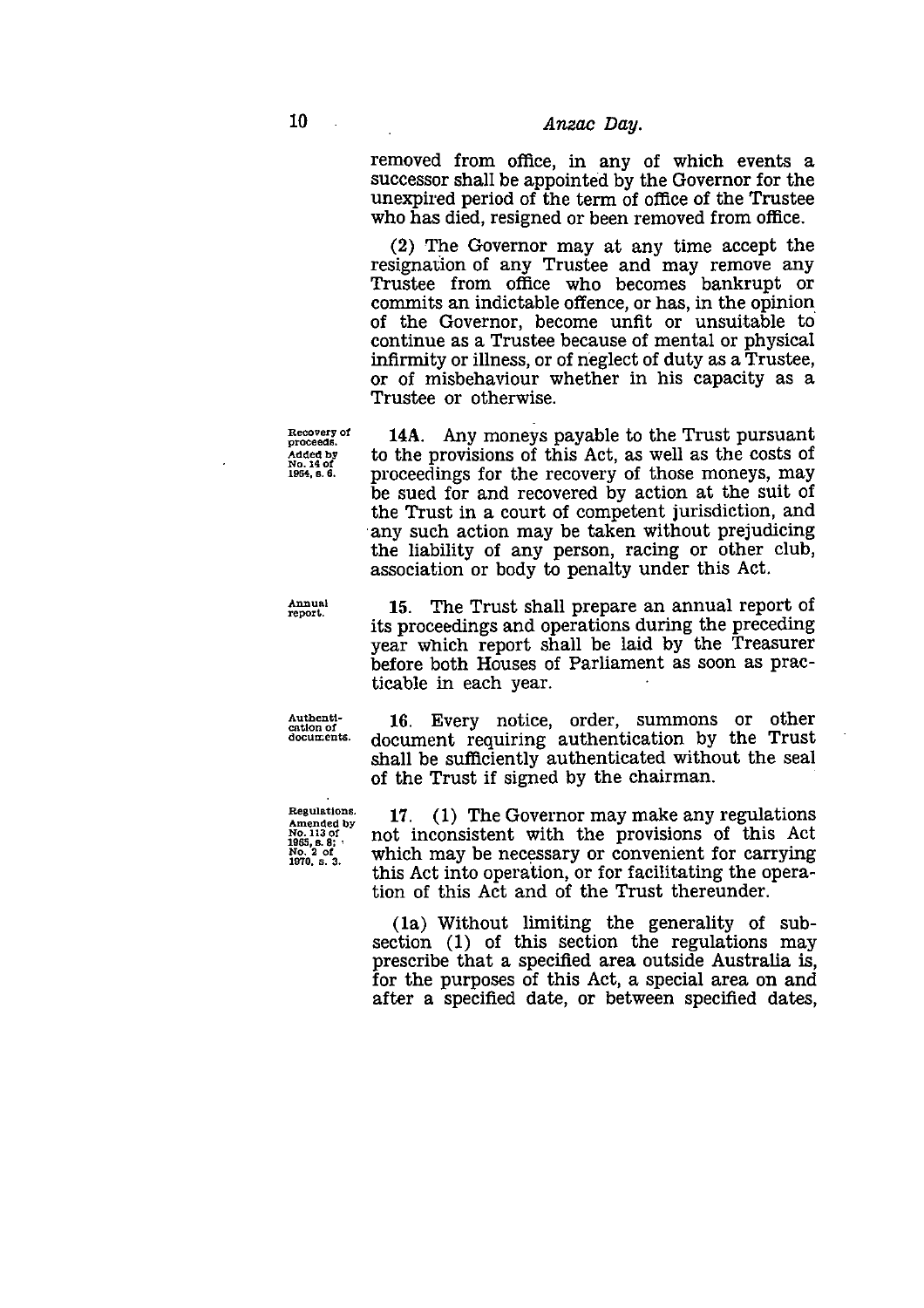*Anzac Day.* 11<br>
as may be before or after the<br>
ation of this Act and the<br>
parallel the area is for the which date or dates may be before or after the coming into operation of this Act and the regulations may prescribe that the area is, for the purposes of this Act, no longer a special area on and after a specified date. Anzac Day.<br>
ttes may be before or after the<br>
eration of this Act and the<br>
prescribe that the area is, for the<br>
Act, no longer a special area on<br>
fied date.<br>
tions may prescribe a penalty not<br>
ndred dollars for the breach o is referred to as the principal Act,<br>
(2) The principal Acts.<br>
(2) Such regulations may prescribe that the area is, for the<br>
exceeding one hundred dollars for the breach or<br>
omission of any duty imposed by those regulatio

(2) Such regulations may prescribe a penalty not exceeding one hundred dollars for the breach or omission of any duty imposed by those regulations. (2) Such regulations may presence a penalty how<br>exceeding one hundred dollars for the breach of omission of any duty imposed by those regulations<br> $THE$  SCHEDULE.<br>LICENSING ACT, 1911.<br>1. (1) In this Schedule the Licensing A

### LICENSING ACT, 1911.

1. (1) In this Schedule the Licensing Act,  $1911-1960$ ,  $\frac{\text{Vol. 14 of the}}{\text{Reprinted}}$ 

Approved for reprint, emended by of 1900.

(2) The principal Act as amended by the Anzac Day- Act, 1960, may be cited as the Licensing Act, 1911-1960.

2. Section thirty-five of the principal Act is amended by substituting for the passage, "any Sunday, Anzac Day (the twenty-fifth day of April)" in lines two and three of the last proviso the passage, "Anzac Day (the twenty-fifth day of April), except under the authority of an occasional license granted pursuant to subsection (2) of section fortyfour of this Act, or upon any Sunday."

- 3. Section forty-four of the principal Act is amended
	- (a) by adding immediately after the section designation, "44" the subsection designation, "(1)";
	- (b) by inserting after the word, "license" in line two of the proviso the passage, "except an occasional license granted under subsection (2) of this section,";
	- (c) by adding the following subsections

(2) On the application of the holder of a publican's general license, an Australian wine and beer license, an Australian wine license, a wayside-house license, a packet license, or a restaurant license, and on payment by him of the fee payable under section seventy-five of this Act, an occasional license may be granted exempting the licensee from the provisions of this Act relating to the closing on Anzac Day (the twenty-fifth day of April) of the premises the subject of his license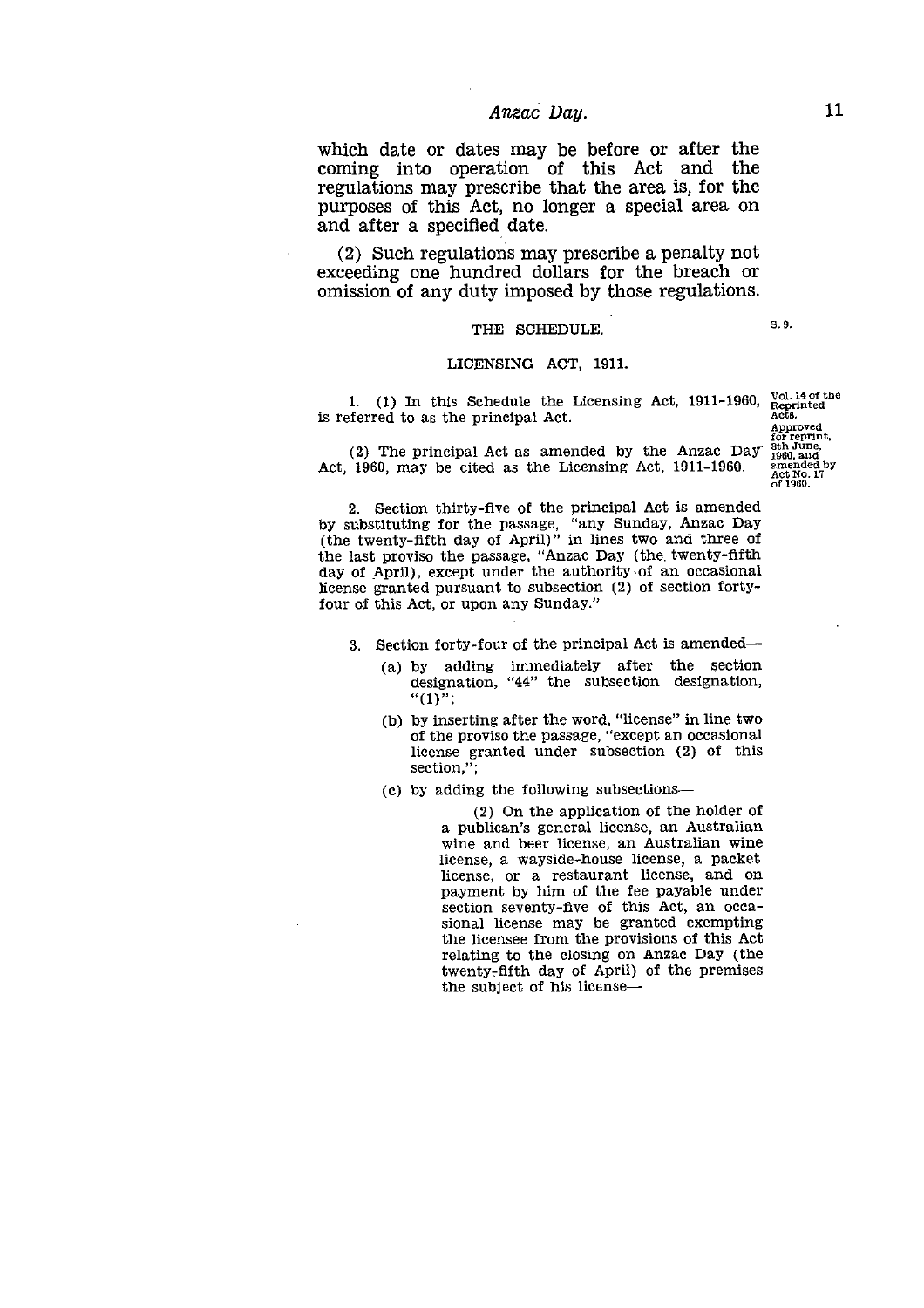- 12<br> *Anzac Day.*<br>
(a) between<br>
o'clock<br>
ten o'c (a) between the hours of one o'clock in the afternoon and ten o'clock in the evening where the license is other than a restaurant license; and
	- (b) between the hours of six o'clock in the evening and twelve o'clock midnight where the license is a restaurant license.

(3) Notwithstanding anything in subsection (2) of this section, no occasional license shall be granted in respect of an Anzac Day which is a Sunday.

4. Section forty-four G of the principal Act is amended by adding after the word, "Day" where it occurs in the last line of item (I), and again in the last line of item (II), of subparagraph (ii) of paragraph (a) of subsection (6) the passage, ", but subject nevertheless, so far as concerns Anzac Day, to the provisions of subsection (2) of section forty-four of this Act" in each case.

5. Section seventy-five of the principal Act is amended by substituting for the words, "be One pound" in lines one and two the following passage

be

- (a) one pound, if that license is granted under subsection (1) of section forty-four of this Act;
- (b) two pounds, if that license is granted under subsection (2) of that section and the grantee is the holder of a license other than a publican's general license;
- (c) five pounds, if that license is granted under subsection (2) of that section and the grantee is the holder of a publican's general license; and
- (d) two pounds, if that license is granted under section two hundred and five of this Act.

6. Section one hundred and twenty-two of the principal Act is amended by inserting after the passage, "(the 25th day of April)" in lines eight and nine of subsection (1) the passage, ", except under the authority of an occasional license granted pursuant to subsection (2) of section fortyfour of this Act".

7. Section one hundred and twenty-four of the principal Act is amended-